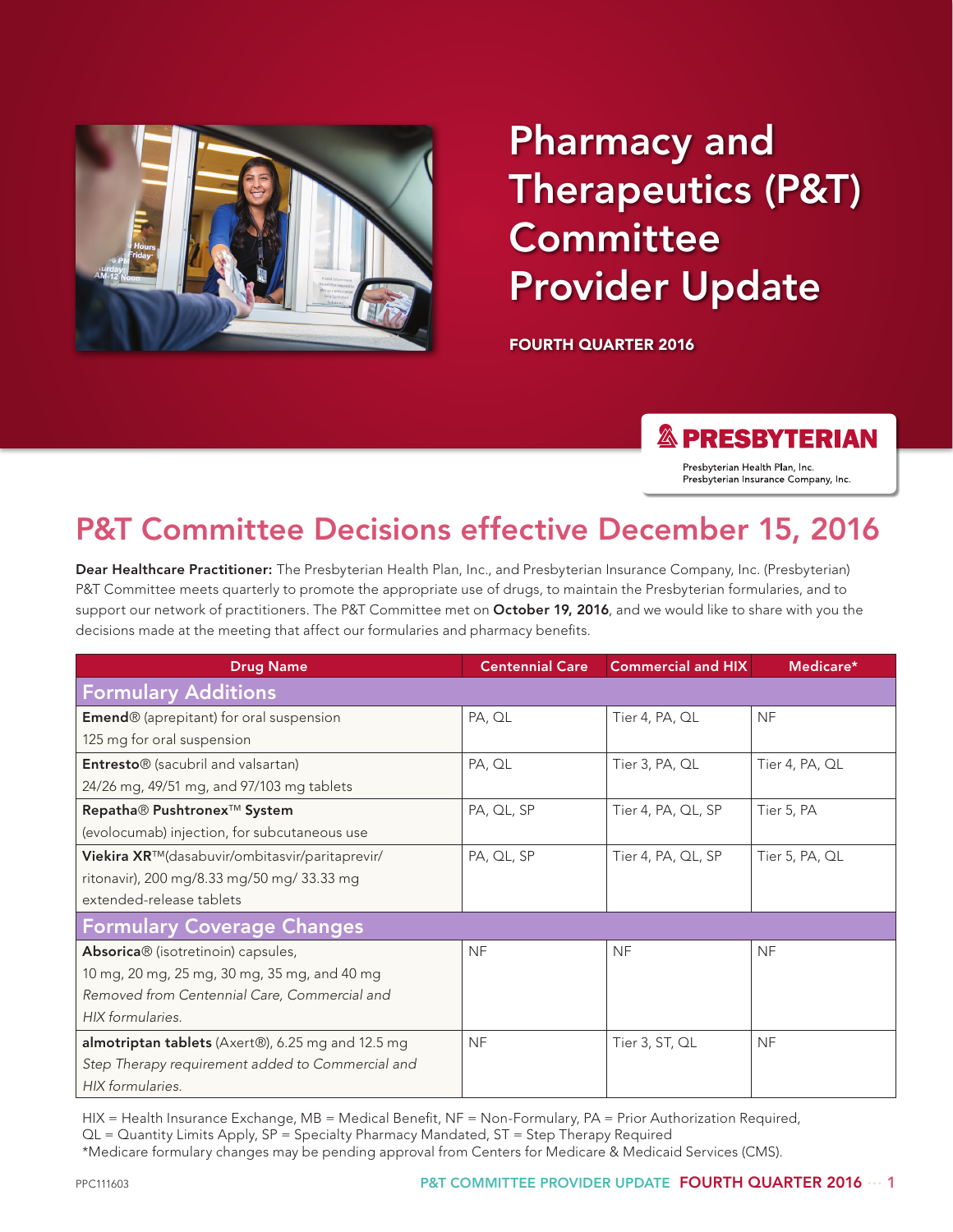| <b>Drug Name</b>                                                                                                                                                                                                                                                             | <b>Centennial Care</b> | <b>Commercial and HIX</b> | Medicare*                                       |
|------------------------------------------------------------------------------------------------------------------------------------------------------------------------------------------------------------------------------------------------------------------------------|------------------------|---------------------------|-------------------------------------------------|
| <b>Formulary Coverage Changes (continued)</b>                                                                                                                                                                                                                                |                        |                           |                                                 |
| butalbital/acetaminophen/caffeine and butalbital/<br>aspirin/caffeine 50-325-40 mg capsules<br>Removed from Centennial Care, Commercial and HIX<br>formularies. Tablet formulations are covered.                                                                             | <b>NF</b>              | <b>NF</b>                 | Tier 4                                          |
| <b>Bydureon</b> ®<br>(exenatide extended-release) for injectable suspension,<br>2 mg vial and single-dose pen<br>Moved from Tier 3 to Tier 2 on Commercial and HIX<br>formularies. Step therapy requirement added. Moved from<br>Tier 4 to Tier 3 on the Medicare formulary. | <b>NF</b>              | Tier 2, ST, QL            | Tier 3, QL (2017)                               |
| <b>Byetta®</b><br>(exenatide) injection, 5mcg/1.2 mL and 10 mcg/2.4 mL<br>prefilled pen<br>Moved from Tier 2 to Tier 3 on the Commercial and<br>HIX formularies. Moved from Tier 3 to Tier 4 on the<br>Medicare formulary.                                                   | QL, PA                 | Tier 3, ST, QL            | Tier 3, ST, QL (2017)                           |
| Cafergot® (caffeine/ergotamine), 1-100 mg tablet<br>Added to the Commercial formulary. Quantity limit of 40<br>tablets per 30 days added to Centennial Care, Commercial<br>and HIX formularies.                                                                              | QL                     | Tier 3, QL                | Tier 3                                          |
| Canasa® suppository (mesalamine)<br>Moved to Tier 4 on Commercial and HIX formularies.<br>Quantity limit of 30 suppositories per 30 days added to<br>Centennial Care, Commercial and HIX formularies.                                                                        | QL                     | Tier 4, QL                | Tier 3                                          |
| calcipotriene 0.005% cream, ointment, and<br>topical solution<br>Moved to Tier 3 on Commercial and HIX formularies.                                                                                                                                                          | Formulary              | Tier 3                    | Tier 4 (cream<br>and solution)<br>NF (ointment) |
| dihydroergotamine mesylate 1mg/mL injection<br>(D.H.E 45)<br>Step therapy requirement added to Commercial and<br>HIX formularies.                                                                                                                                            | <b>NF</b>              | Tier 3, ST, QL            | Tier <sub>2</sub>                               |
| dihydroergotamine mesylate 4mg/mL nasal<br>(Migranal® nasal spray)<br>Moved to Tier 4 and a Step Therapy requirement added to<br>Commercial and HIX formularies. Brand name Migranal will<br>not be covered.                                                                 | <b>NF</b>              | Tier 4, ST, QL            | Tier 4, QL                                      |
| fluoxetine 10 mg, 20 mg, and 60 mg tablets<br>Removed from Centennial Care, Commercial and<br>HIX formularies. Fluoxetine capsules are covered on<br>all formularies.                                                                                                        | <b>NF</b>              | <b>NF</b>                 | Tier 1 (10 mg and 20<br>mg strengths only)      |

HIX = Health Insurance Exchange, MB = Medical Benefit, NF = Non-Formulary, PA = Prior Authorization Required,

QL = Quantity Limits Apply, SP = Specialty Pharmacy Mandated, ST = Step Therapy Required

\*Medicare formulary changes may be pending approval from Centers for Medicare & Medicaid Services (CMS).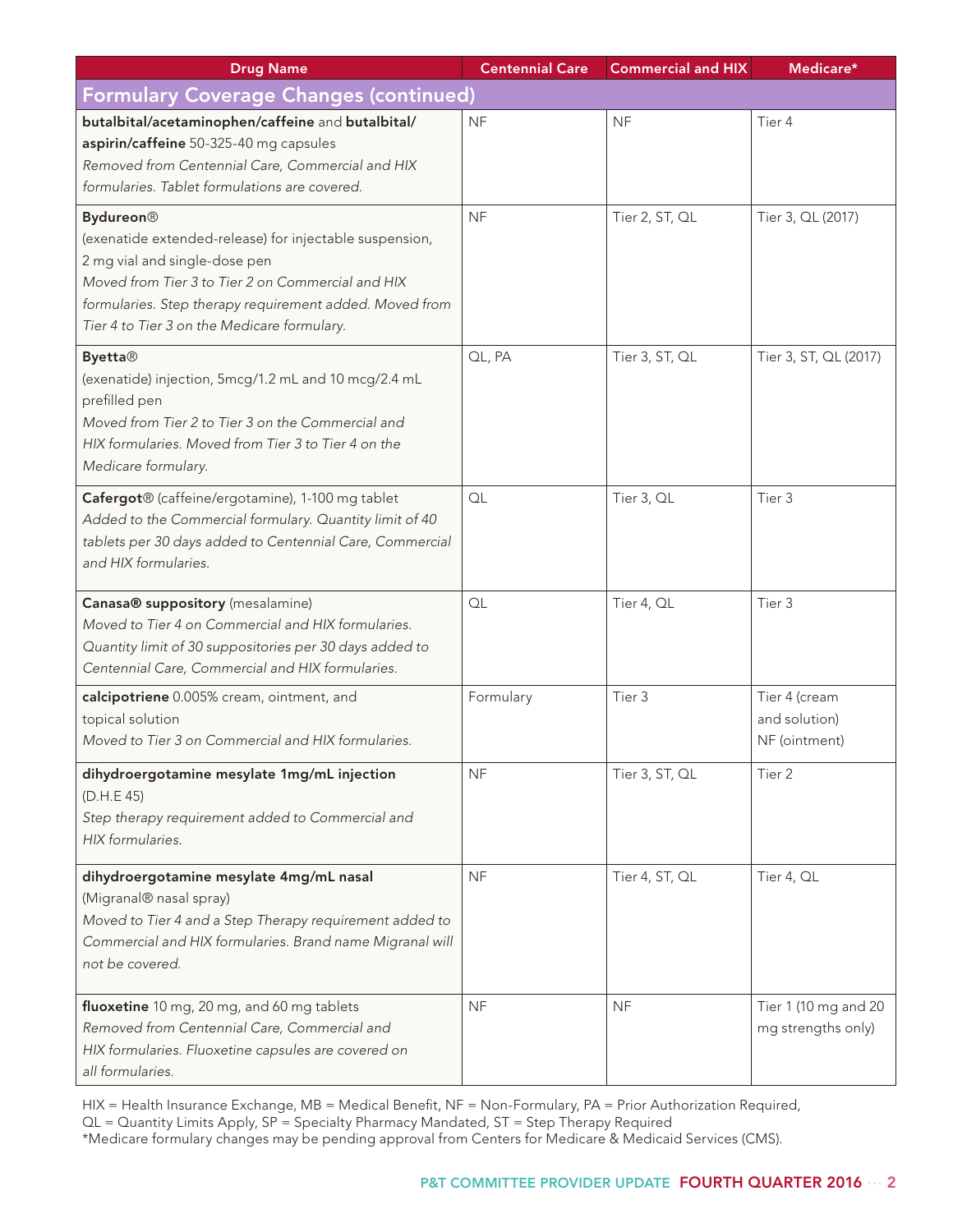| <b>Drug Name</b>                                                                                                                                                                                                                                                                                                                                         | <b>Centennial Care</b> | <b>Commercial and HIX</b> | Medicare*  |  |  |
|----------------------------------------------------------------------------------------------------------------------------------------------------------------------------------------------------------------------------------------------------------------------------------------------------------------------------------------------------------|------------------------|---------------------------|------------|--|--|
| <b>Formulary Coverage Changes (continued)</b>                                                                                                                                                                                                                                                                                                            |                        |                           |            |  |  |
| frovatriptan tablets (Frova®), 2.5 mg<br>Step Therapy requirement added to Commercial and<br>HIX formularies.                                                                                                                                                                                                                                            | <b>NF</b>              | Tier 3, QL, ST            | <b>NF</b>  |  |  |
| Humulin® R (regular insulin [rDNA origin]),<br>Humulin® N (human insulin [rDNA origin]<br>isophane suspension),<br>Humulin® 70/30 (70% human insulin isophane<br>suspension/30% human insulin injection [rDNA origin])<br>Step therapy requirement added to Commercial and<br>HIX formularies. Novolin products are the preferred<br>formulary products. | <b>NF</b>              | Tier 3, QL, ST            | Tier 4, QL |  |  |
| Irbesartan (generic for Avapro®),<br>75 mg, 150 mg, 300 mg tablets<br>and<br>irbesartan/HCTZ (generic for Avalide®),<br>150 mg/12.5 mg and 300 mg/12.5 mg tablets<br>Step Therapy requirement removed from Commercial<br>and HIX.                                                                                                                        | QL, ST                 | Tier 1                    | Tier 2, ST |  |  |
| isotretinoin capsules 10 mg, 20 mg, 30 mg, 40 mg<br>(Amnesteem, Claravis, Myorisan, Zenatane)<br>24 weeks of therapy per 365 days covered without a<br>prior authorization on Centennial Care, Commercial and<br>HIX formularies. Prior authorization required for repeat<br>courses of therapy. Moved to Tier 3 on Commercial and<br>HIX formularies.   | QL, PA                 | Tier 3, PA, QL            | Tier 4     |  |  |
| naratriptan tablets (Amerge®), 1mg<br>Moved from Tier 3 to Tier 1 on Commercial and HIX<br>formularies with a Step Therapy requirement.                                                                                                                                                                                                                  | ST, QL                 | Tier 1, ST, QL            | Tier 2, QL |  |  |
| Pentasa (mesalamine capsules), 250 mg and 500 mg<br>Removed from Centennial Care, Commercial and HIX<br>formularies. Balsalazide and sulfasalazine are covered these<br>formularies. Apriso and Delzicol are covered with a Step<br>Therapy requirement.                                                                                                 | <b>NF</b>              | <b>NF</b>                 | Tier 4, QL |  |  |
| Relpax® (eletriptan), 20 mg and 40 mg<br>Step Therapy requirement added to Commercial and<br>HIX formularies.                                                                                                                                                                                                                                            | <b>NF</b>              | Tier 3, ST, QL            | <b>NF</b>  |  |  |
| rizatriptan tablets and orally disintegrating tablets<br>(Maxalt®, Maxalt®-ODT), 5 mg and 10 mg<br>Step Therapy requirement added to Commercial and<br>HIX formularies.                                                                                                                                                                                  | ST, QL                 | Tier 1, ST, QL            | Tier 2, QL |  |  |

HIX = Health Insurance Exchange, MB = Medical Benefit, NF = Non-Formulary, PA = Prior Authorization Required,

QL = Quantity Limits Apply, SP = Specialty Pharmacy Mandated, ST = Step Therapy Required

\*Medicare formulary changes may be pending approval from Centers for Medicare & Medicaid Services (CMS).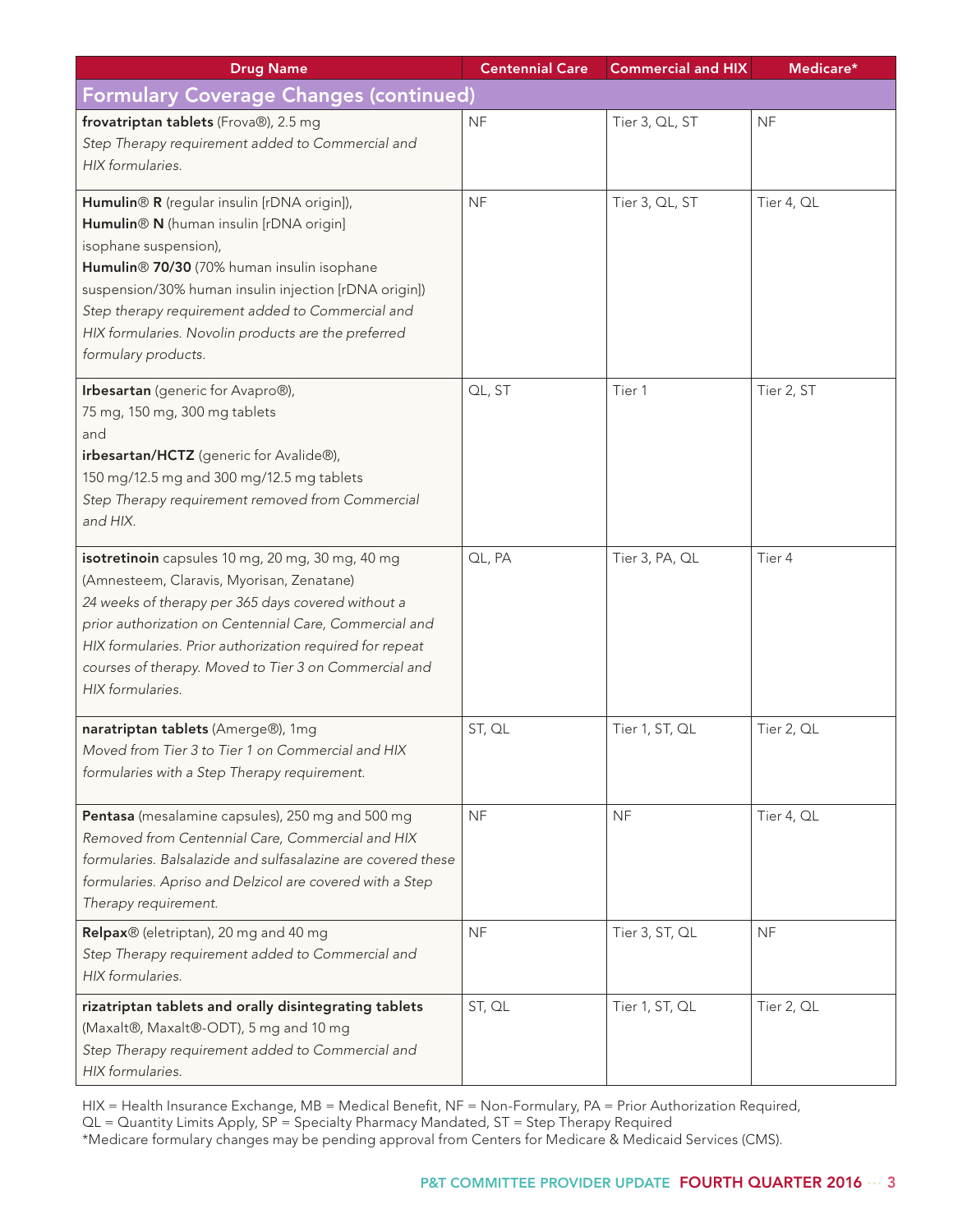| <b>Centennial Care</b>                                                                            | <b>Commercial and HIX</b> | Medicare*     |  |  |  |
|---------------------------------------------------------------------------------------------------|---------------------------|---------------|--|--|--|
| <b>Formulary Coverage Changes (continued)</b>                                                     |                           |               |  |  |  |
| <b>NF</b>                                                                                         | Tier <sub>2</sub>         | Tier 3        |  |  |  |
|                                                                                                   |                           |               |  |  |  |
|                                                                                                   |                           |               |  |  |  |
|                                                                                                   |                           |               |  |  |  |
|                                                                                                   |                           |               |  |  |  |
|                                                                                                   |                           |               |  |  |  |
| <b>NF</b>                                                                                         | Tier 3                    | Tier 3        |  |  |  |
|                                                                                                   |                           |               |  |  |  |
|                                                                                                   |                           |               |  |  |  |
|                                                                                                   |                           |               |  |  |  |
| PA, QL                                                                                            | Tier 3, PA, QL            | Tier 4, QL    |  |  |  |
|                                                                                                   |                           |               |  |  |  |
|                                                                                                   |                           |               |  |  |  |
|                                                                                                   |                           |               |  |  |  |
|                                                                                                   |                           |               |  |  |  |
|                                                                                                   |                           |               |  |  |  |
| New Generics (brand products will removed from the formularies with the availability of generics) |                           |               |  |  |  |
| PA                                                                                                | Tier 4, PA                | Tier 3        |  |  |  |
|                                                                                                   |                           |               |  |  |  |
| Formulary                                                                                         | Tier 1                    | Tier 1 (2017) |  |  |  |
|                                                                                                   |                           |               |  |  |  |
| PA                                                                                                | Tier 4, PA                | Tier 5        |  |  |  |
|                                                                                                   |                           |               |  |  |  |
|                                                                                                   |                           |               |  |  |  |

HIX = Health Insurance Exchange, MB = Medical Benefit, NF = Non-Formulary, PA = Prior Authorization Required, QL = Quantity Limits Apply, SP = Specialty Pharmacy Mandated, ST = Step Therapy Required

\*Medicare formulary changes may be pending approval from Centers for Medicare & Medicaid Services (CMS).

You can find the complete prior authorization and step therapy criteria requirements and other information regarding Presbyterian formularies online at: https://www.phs.org/providers/formularies/Pages/default.aspx

#### Formulary-Level Cumulative Opioid Point of Sale Edits for Medicare Part D Plans

Starting January 1, 2017, CMS expects Medicare Part D sponsors who adjudicate pharmacy claims to implement cumulative opioid edits at the point of sale (POS) to prospectively prevent opioid overutilization.

- A soft edit rejection that can be overridden by the pharmacist when a prescription claim will result in the beneficiary's active or overlapping opioid prescriptions to reach or exceed a daily morphine equivalent dose (MED) threshold of 120 mg MED will apply.
- Hard edits that cannot be overridden by the pharmacist for daily cumulative MED threshold at or above 200 mg MED will apply. A prior authorization will be required for coverage of cumulative opiate dosages ≥ 200 mg MED to be considered.

You can find additional information regarding this CMS requirement in the 2017 Announcement online at: https://www.cms.gov/Medicare/Health-Plans/MedicareAdvtgSpecRateStats/Announcements-and-Documents.html.